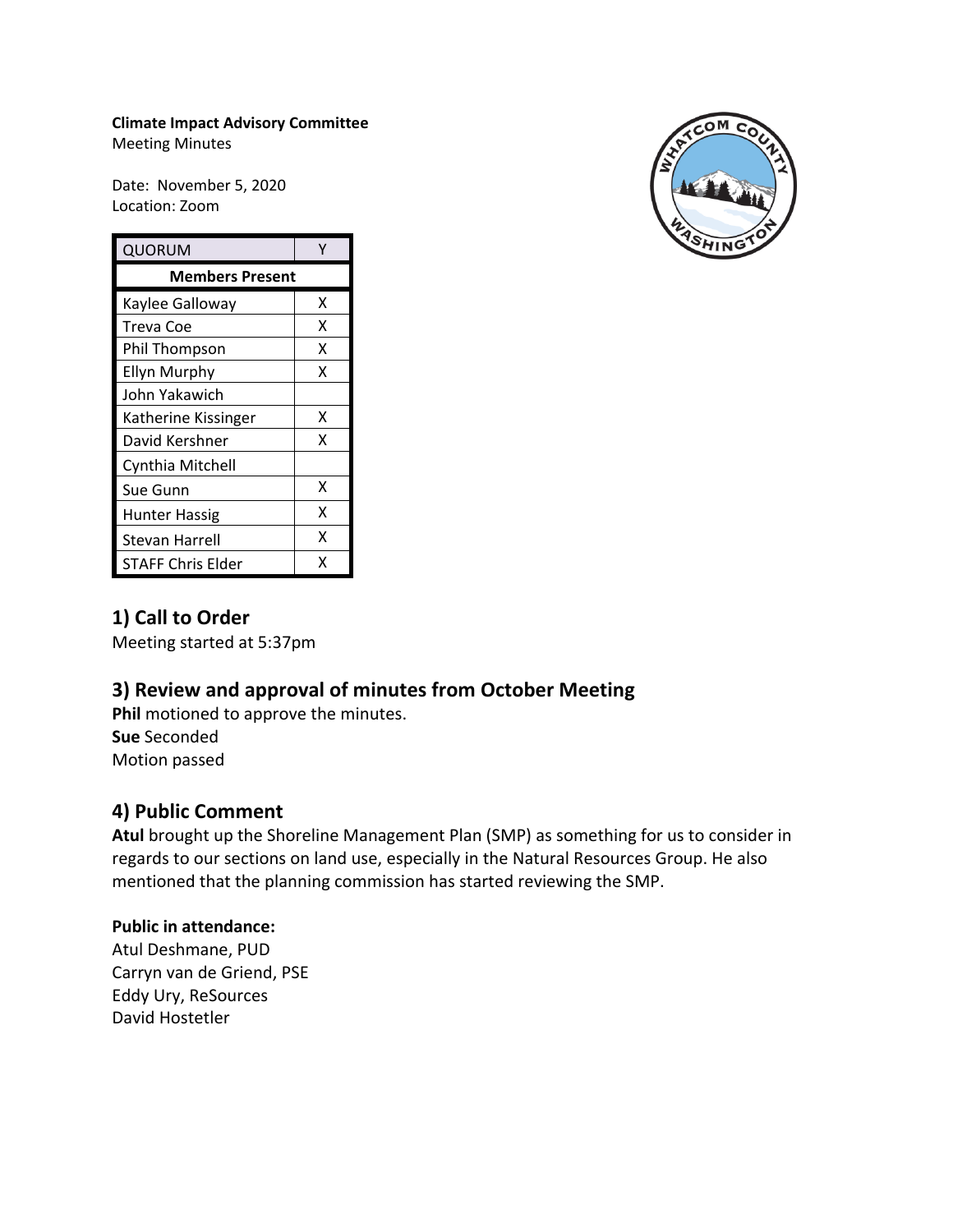### **5) Introducing the new members of the Climate Impact Advisory Committee.**

Stevan Harrel Sue Gunn Hunter Hassig

# **6) Land Use and Natural Resources Working Group Update – Kaylee Galloway (land use), Treva Coe (water resources mgmt.), Katie Kissinger (ecosystems), and Chris Elder (agriculture, forestry)**

**Ellyn** asked if the Natural Resources group was developing an outline for their section of the Climate Action Plan?

**Kaylee** said yes, but said that they were not sure whether land use should be a separate category or instead included with specific sections to which they apply. She asked for input from the committee on that.

**Ellyn** said that we should consider moving the land use actions to other working groups or sections if they are very specific to the area impacted (e.g., transportation infrastructure, agriculture, buildings, etc.).

**Stevan** suggested we add clarification as to what climate change problems/ challenges we are trying to address with our strategies and actions

**Kaylee** clarified that Natural Resources is not focusing as much on the built environment

**Kaylee** said that the natural resources working group will develop a table for each overarching goal that has strategies, actions and benefits. The benefits need more refinement to illustrate how the strategies and actions are relevant to the climate plan.

**Ellyn** commented on how using that table format would really help clarify how the strategies and actions support the goal. Ellyn agreed with Kaylee's earlier point about refining the benefits section.

**Stevan** commented about adding what the main problem's or challenges that we are trying to address with our strategies and actions. He suggested a parallel structure between the built / natural environments sections.

**Kaylee** said that it would be hard to directly parallel the built environment section because some of the natural aspects of the section don't exactly line up.

**Stevan** said that at this point all of our environment has been impacted by humans.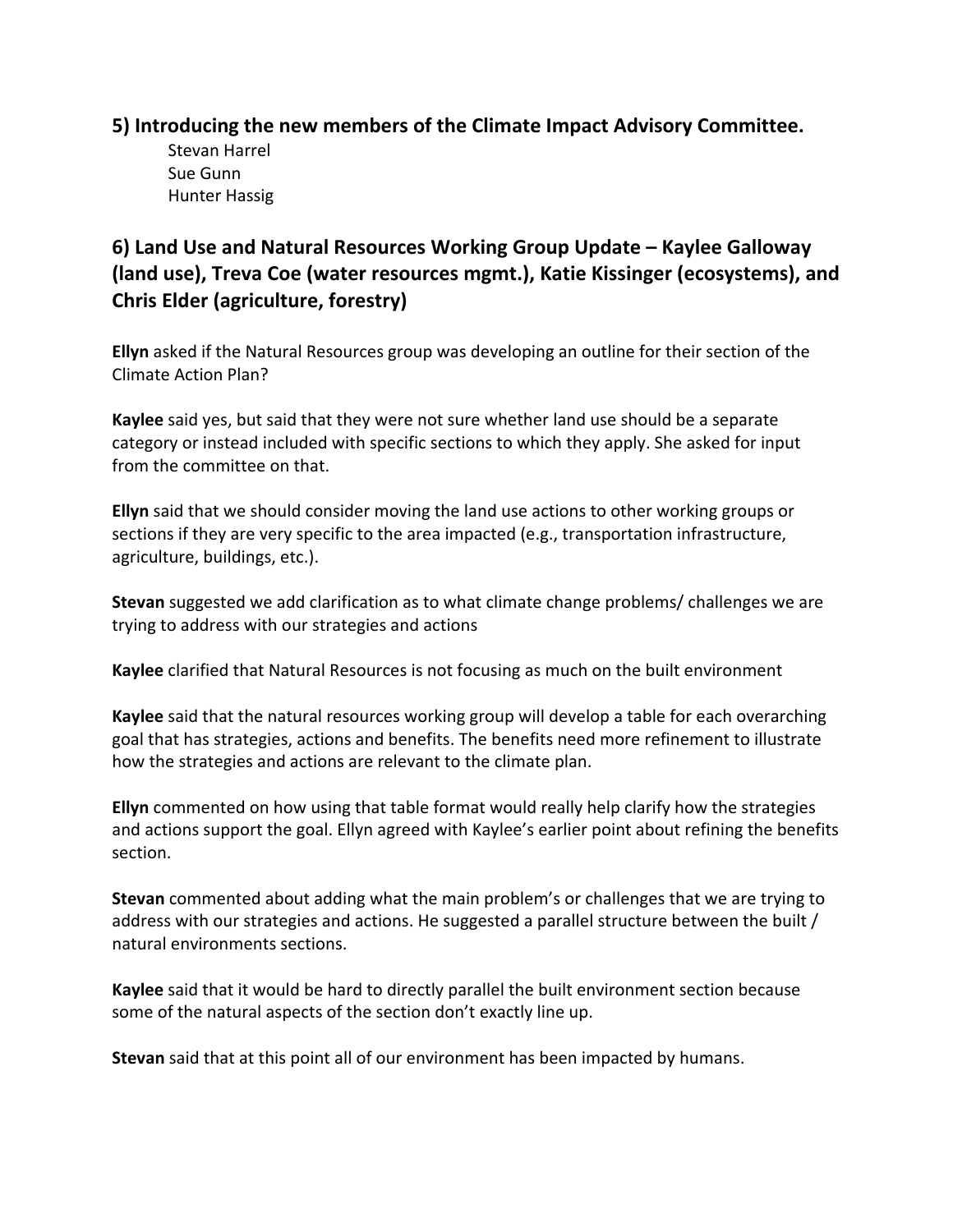**Ellyn** said that we should reference studies that back up our mitigation suggestions. She mentioned the drought contingency plan and Paula Harris as a good resource to run information by in the future. Ellyn also mentioned the slide about geothermal energy and asked if we had heard of any possible resources in Whatcom County?

**Phil** said that he may have heard of some early stage reports of geothermal resources in the Mt. Baker area.

**Ellyn** commented on the floodplain management and trying to eliminate flood damage. She had heard that the county wants to buy flood plain land as it becomes available and wondered if there was actual county funding for such a program (similar to the city of Bellingham program to buy land in the Lake Whatcom watershed). She thought Paula Harris would be a good person to go to in order to find information about programs like that.

**Treva** said that she knew Paula well, and has worked with her in the flood process. She said that with built structures there is FEMA funding available for repetitive loss. There is also a grant from Ecology that Paula uses to access floodplains for strategic management that helps balance the needs of agriculture as well as salmon recovery.

**Ellyn** said that in a previous meeting about her meeting with Exec. Sidhu that they were planning to hire a water expert to coordinate the water issues across the county.

**Chris** said that Exec. Sidhu requested the funds for a water expert position in the budget proposal for next year which still needs to be approved by the county council. He said it did not sound like there would be funding for a full time position.

**Treva** said that there have been talks about funding a mediatior for the water issues in the county

**Stevan** pointed out that water usage was not addressed in the natural resources presentation and asked about why that was since water use is an important topic in regards to climate change.

**Treva** said that that is because water rights are a hot topic right now, and that there is an adjudication request to the state legislature, and that is the key to solving these water issues.

**Sue** had a question for Treva about how long an adjudication would take.

**Treva** said that there are amendments and new technologies available to help speed up the process. She suggested that it could take around 10-20 year time frame depending on how many folks dispute, which would be more streamlined than the Yakama adjudication

**Ellyn** said that water banks were a popular option that has been discussed in the county. But that would require metering to be effective.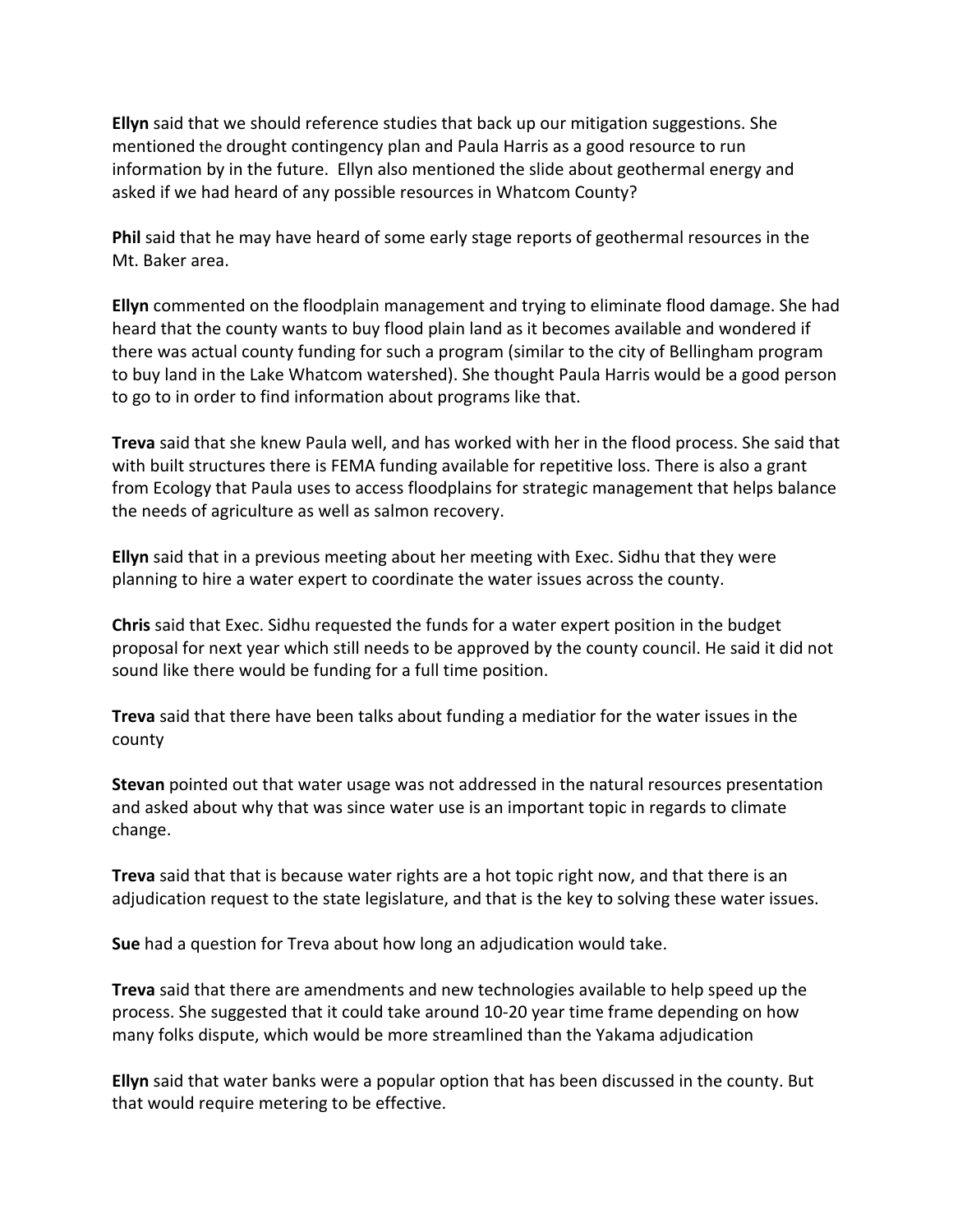**Treva** said that as long as unpermitted water use is occurring there is no incentive to create a water bank.

**Ellyn** asked what secondary forests and rural forestry zones are?

**Chris** said that had to do with zoning language.

**Ellyn** asked what the forest designations are?

**Chris** said they are split into commercial and rural.

**Stevan** asked about the difference between the commercial and rural zones

**Chris** said anything owned by large companies or DNR was automatically zoned to commercial, everything else was rural

**Ellyn** said she had asked the Forestry Advisory Committee about this and they said it had to do with size: a minimum of 20 acres for rural forestry, and a minimum of 40 acres for commercial.

**Sue** asked about prioritization of all our strategies and actions

**Katie** said that the Natural Resources group has been focusing on prioritization but that did not make it into the current draft of the presentation

**Sue** mentioned that the group should look into anaerobic digesters and consider biofuels as well.

**Stevan** said that there is exciting work being done with turning logging waste into biofuels. He also mentioned that digesters don't work for pasture grazing.

**Ellyn** mentioned that a staff member from the WA Dept of Commerce presented his study on biofuels to the Bellingham climate task force last year. The main issue was a consistent stream of source material.

**Atul** said the Dept of Commerce staff member Ellyn referred to was Peter Moulton. A local feed stock assessment has been done for Whatcom, Skagit, Snohomish counties and that there is sufficient biomass. But the problem is collecting and transporting the biomass for processing at a quantity and cost to support the scale of the market.

**Stevan** said that this is likely because subsidies largely still benefit fossil fuels

**Atul** said that we are behind other states like CA on our low carbon fuel standard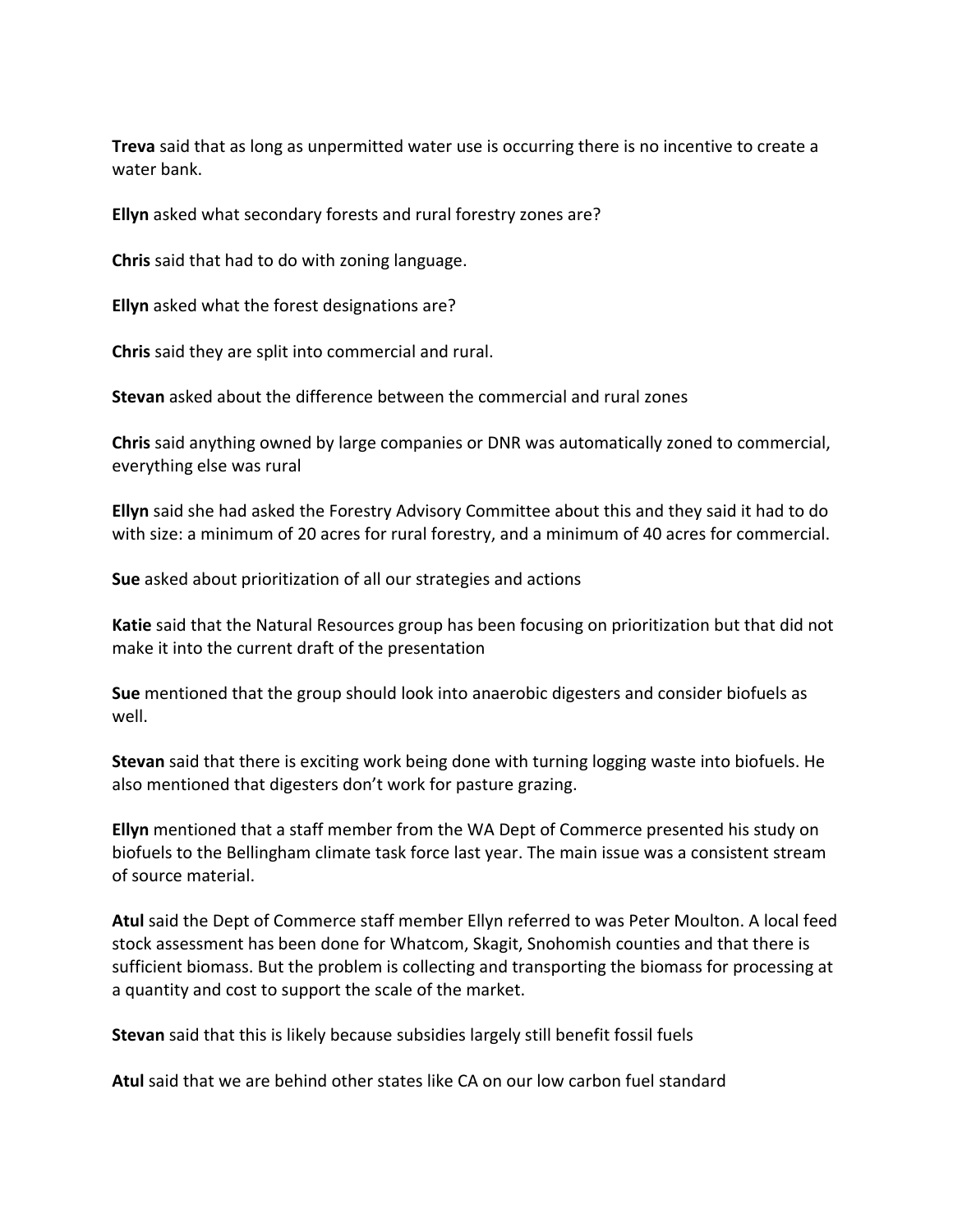**Ellyn** asked about implementing long-term monitoring of climate trends and suggested a centralized database that the Natural Resources group could consider for measuring ecosystem health and other measurements

**Katie** agreed with Ellyn that a centralized database was a good suggestion

**Phil** stated that the transportation group would produce educational materials but that we need more data collection and analysis. And adding those into the list of recommendations.

**Dave** asked Treva about water supply solutions?

**Treva** said that the solution that has been discussed was piping water where it is needed

**Dave** asked about whether this would include water banking, not impounding water with a new dam? He said that we should clarify that we are not considering suggesting a new dam/ reservoir.

**Treva** mentioned that streamflow, aquifer recharge, and wetland restoration projects to improve water storage.

**Ellyn** asked Chris to share an example about aquifer recharge.

**Chris** said that he is more in favor of natural solutions rather than engineered aquifer recharge. He mentioned historic floodplain reconnection as a water storage option.

**Ellyn** suggested that we consider including examples in this section of places where these methods have been used before with success and adding those examples to the report.

**Sue** was wondering about how effective tree planting for sequestration would be if the trees die from the changing climate?

**Chris** mentioned an example of assisted migration from the Cedar River Watershed in the greater Seattle area has been sourcing trees from the Sierra Nevada's so that as the trees grow up and our climate gets more intense the trees will still survive. He said that a similar solution could be considered for the Lake Whatcom Watershed.

**Ellyn** wrapped up this section by thanking the Natural Resources group for their presentation and all the excellent work they have done to date. She hoped the CIAC comments were constructive as they move forward in finalizing their section of the Climate Action Plan.

#### **7) Working Group Reports**

**Ellyn** mentioned that Sue Gunn is going to take the lead on developing an Industry section for the climate action plan with help from John Yakawich and Eddy Ury.